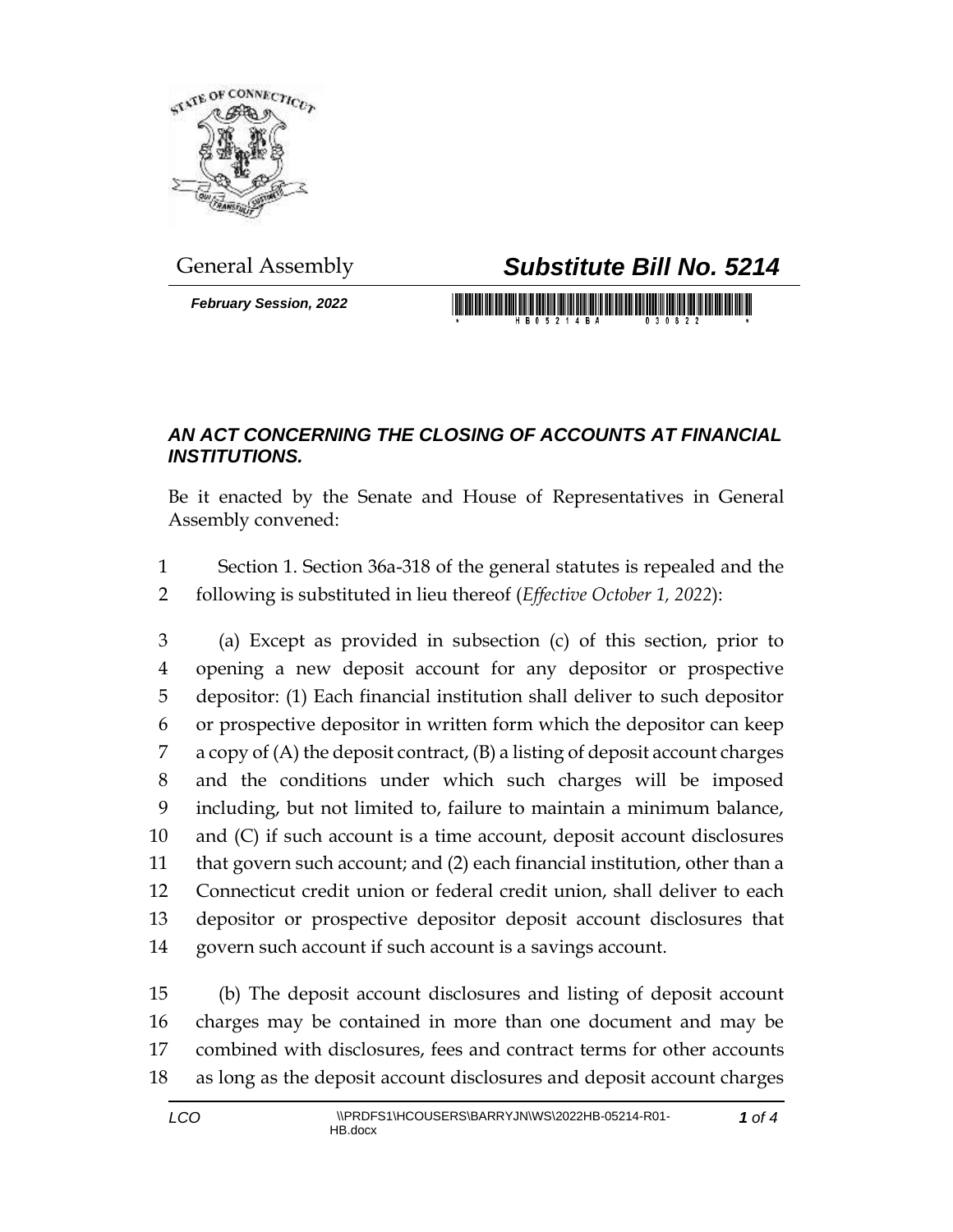are disclosed clearly and conspicuously and it is clear which deposit account disclosures and deposit account charges are applicable to the types of deposit accounts maintained by the depositor.

 (c) If all or any part of a maturing or otherwise expiring time account is automatically deposited by renewal, roll-over or otherwise in a new deposit account within thirty days after expiration, the provisions of subsection (a) of this section shall not apply to such new account, except that if the annual percentage yield on such new account is lower than the annual percentage yield on the expiring account, and the maturing time account has a term to maturity of longer than thirty-one days, the financial institution shall deliver to the depositor the notice as required by this subsection. Such notice shall be delivered at least thirty calendar days before the maturity of the existing time account. Alternatively, such notice may be delivered at least twenty calendar days before the end of the grace period on the existing account, provided a grace period of at least five calendar days is allowed. For purposes of this subsection, a grace period means a period following the maturity of an automatically renewing time account during which the depositor may withdraw funds without being assessed a penalty. The notice shall recite the deposit account disclosures and deposit account charges, including the conditions under which such charges will be imposed, applicable to the new account, along with the date the existing account matures and the new maturity date if the account is renewed; provided if the interest rate and annual percentage yield that will be paid for the new account are unknown when the notice is provided, the notice shall state that those rates have not yet been determined, the date when they will be determined and a telephone number the depositor may call to obtain the interest rate and the annual percentage yield that will be paid for the new account. Notwithstanding any provisions of the general statutes to the contrary, if the term to maturity of the maturing time account is one year or less but longer than thirty-one days, the notice is not required to contain the information recited in this subsection other than (1) the date the existing account matures and the new maturity date if the account is renewed; (2) the interest rate and the annual percentage yield if they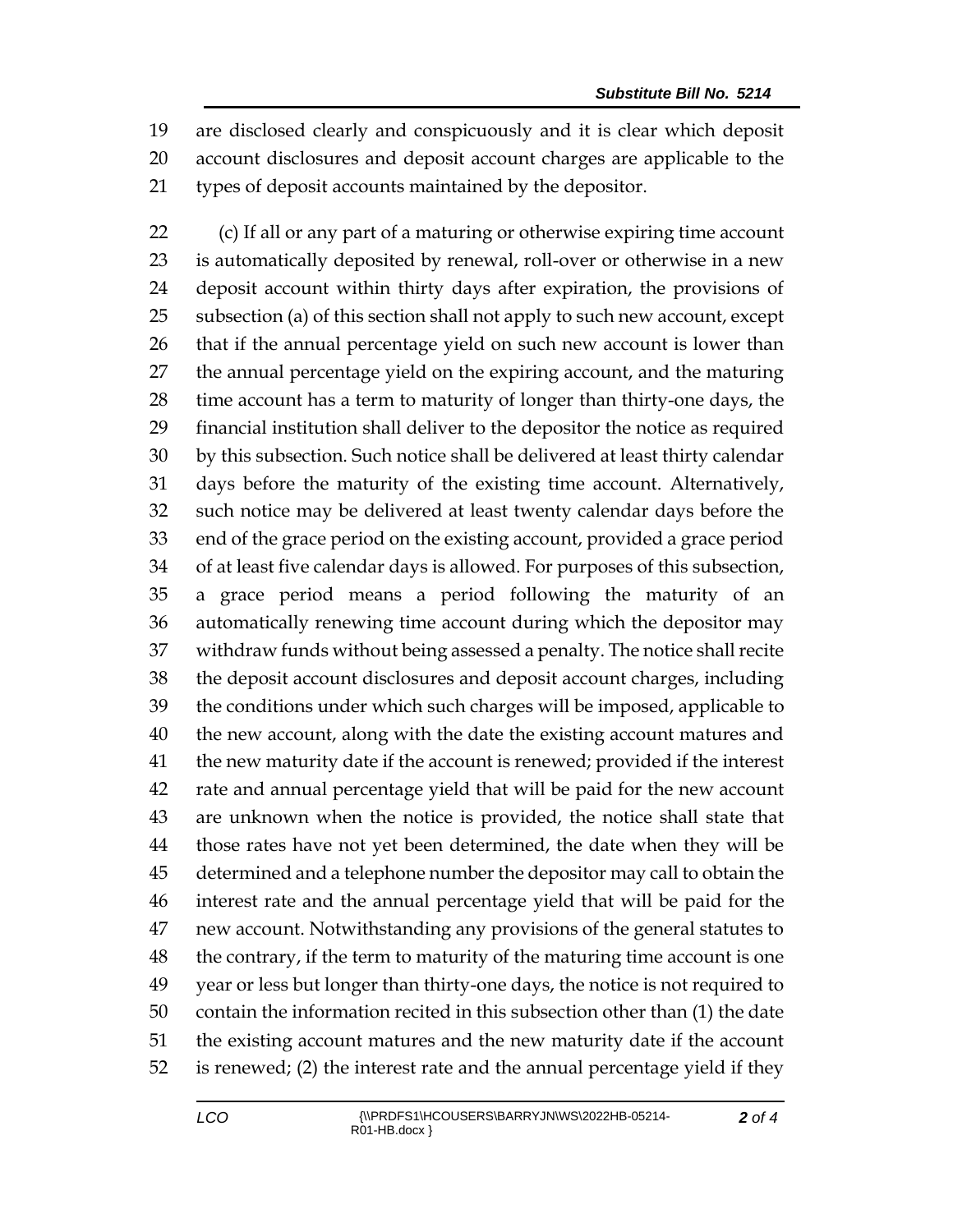are known, or if the rates have not yet been determined, the date they will be determined and a telephone number the depositor may call to obtain the interest rate and the annual percentage yield that will be paid for the new account; and (3) any difference in the terms of the new account compared to the deposit account disclosures and deposit account charges governing the existing account.

 (d) Except for deposit accounts for which a financial institution sends periodic statements, each financial institution that has a policy of imposing dormancy fees in connection with inactive deposit accounts shall, not less than fifteen days prior to the date the institution may impose a dormancy fee, mail a notice to the depositor. The notice shall be printed in capital letters in no less than twelve-point boldface type and shall state that the account will become inactive and that a dormancy fee may be imposed by the financial institution as a result of such inactivity. Such notice shall be mailed to the last-known mailing address maintained by the institution for the deposit account.

 (e) (1) Except as provided in subdivision (2) of this subsection, each financial institution, upon the closing of a deposit account, shall, not later than five business days after closing the deposit account, (A) mail a written notice setting forth the reason for closing the deposit account to the depositor at the address the financial institution has on record for the depositor, and (B) if the depositor consented to the delivery of correspondence from the financial institution by electronic mail, send a notice by electronic mail setting forth the reason for closing the deposit account to the depositor at the electronic mail address the financial institution has on record for the depositor.

 (2) If a deposit account is closed as the result of a request or investigation by a governmental agency or law enforcement authority, the notice requirements set forth in subdivision (1) of this subsection shall not apply.